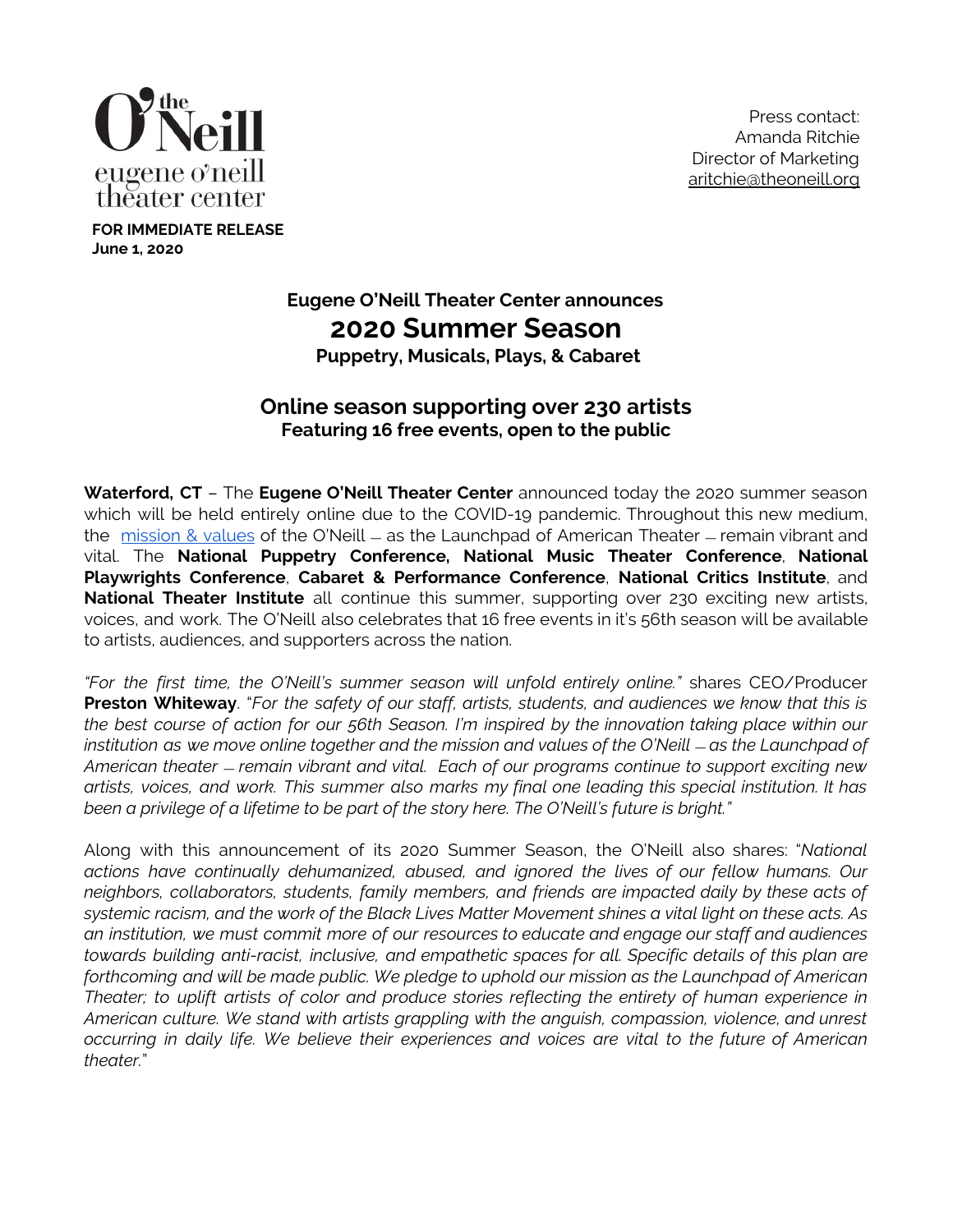## **National Puppetry Conference**

Pam Arciero, *Artistic Director*

The National Puppetry Conference welcomes artists from around the globe to explore the range and power of the puppet, with workshops in puppet and mechanism building, writing, performance, marionettes, and more. Sensitive to the financial constraints of the community, the O'Neill has created a lower-cost 2020 Conference, with scholarship support for all participants. For the past 30 years, the Conference has thrived with a rigorous and varied schedule, which is emulated in the reimagined week of programming from June 8-12. Artists leading Conference intensives this summer include: five-time Emmy Award-winner **Tim McKeon** (*Writing for Puppets and People*)*,* **Jim "Nappy" Napolitano** (*Cyber Shadow Puppets*)**, Edwin Salas** (*Making Political Puppet Art*), **Jim Rose** and **Kurt Hunter** (*Marionette Construction*), **Alice Gottschalk** *(Movement and Experimental Puppetry*), and **Jean Marie Keevins** (*Participant Project: The Solo Show Challenge*).

**JOIN US!** In celebration of the 30th Conference, we are thrilled to offer the public a chance to take part in our five-part **master class series** featuring world-renowned puppetry artists. Single [tickets](https://theoneill.secure.force.com/ticket/) (\$40) and [5-Class](https://theoneill.secure.force.com/ticket/) Passes (\$125) are now on-sale. Each conversation will take place on Zoom from 2:00 - 3:00pm EST.

## Monday, June 8 - **Ronnie Burkett (Canada)** Tuesday, June 9 - *Creativity and Compassion* **with Yael Rasooly (Israel)** Wednesday, June 10 - *Mech Talk* **with Jim Kroupa (USA)** Thursday, June 11 - *The ABC's for the Successful Puppeteer* **with Bernd Ogrodnik (Iceland)** Friday, June 12 - **Fabrizio Montecchi (Italy)**

**JOIN US!** *Puppets in the Pub* presented by Blue Gene's Pub and hosted by Tyler Bunch and Jonathan Little. Experience a virtual take on the beloved Puppetry Open Mics. Free, and open to the public, rsvp [required.](https://docs.google.com/forms/d/e/1FAIpQLSdtZLw8FG-2buifz7Q2ctXfSvBclUCr7h4Rwag8FJ_PpHvGJg/viewform)

> **Tuesday, June 9**, held online 9-10pm **Thursday, June 11**, held online 9-10pm

Artistic Director **Pam Arciero** shares this about her 18th season: *"The National Puppetry Conference has always been an evolving and growing forum. As we begin our 30th season, we are happily anticipating a new and exciting format. We are looking forward to seeing new and innovative works of Puppetry take shape with us this summer. Join us online for international master classes and the beloved Pub open-mic nights!"*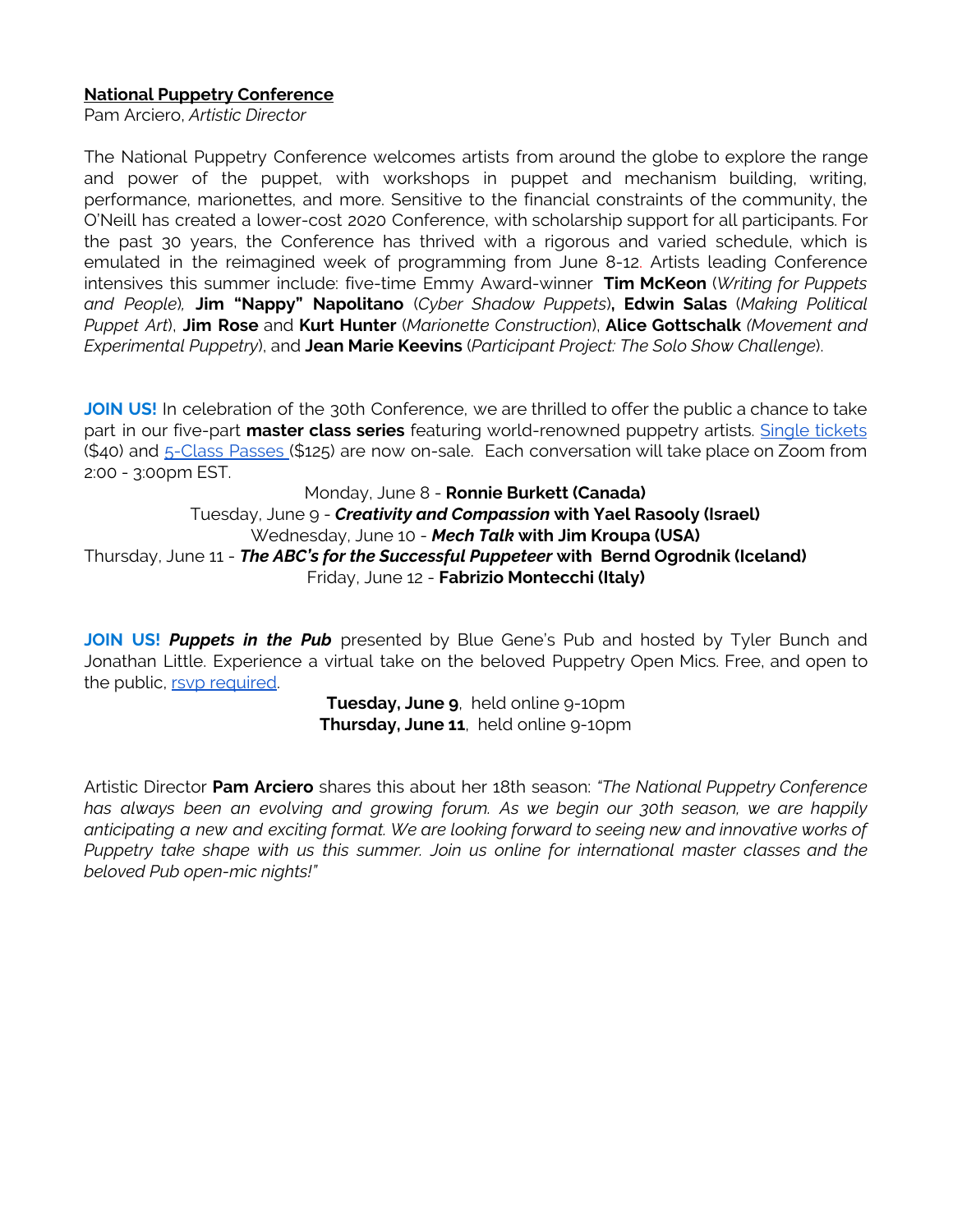# **National Music Theater Conference**

**Alexander Gemignani**, *Artistic Director*

Since its founding in 1978, the National Music Theater Conference has developed more than 128 new musicals, including early works of award-winning writers and composers such as Lin-Manuel Miranda, Tom Kitt, Michael R. Jackson, Kirsten Childs, Andrew Lippa, Tan Dun, Robert Lopez, Duncan Sheik, Adam Gwon, Steven Sater, Kristen Anderson-Lopez, Maury Yeston, and Jeanine Tesori. Selected from 360 submissions, the following new musicals will receive direct monetary and developmental support, mentorship, and - along with four additional writing teams also in the 2020 finalist round -maintain finalist eligibility to be considered for further development in the 2021 season:

> *Azul Otra Vez [Blue, Revisited]* Book by **Melis Aker** & **Tatiana Pandiani** Music by **Jancinta Clusellas** Lyrics by **Jacinta Clusellas** & **Rubén Darío**

*Two Nights and Three Days* Book, Music, & Lyrics by **Kim Jinhyoung** & **Marcus Perkins**

**JOIN US! NMTC** *Alumni Happy Hour*, hosted by **Alexander Gemignani** provides an opportunity to reconnect with NMTC writing teams past and present. Free, and open to the public, rsvp [required.](https://docs.google.com/forms/d/e/1FAIpQLSdtZLw8FG-2buifz7Q2ctXfSvBclUCr7h4Rwag8FJ_PpHvGJg/viewform)

> 6/18/20 6pm - **NMTC 2018 Reunion Anna Jacobs** & **Michael R. Jackson** (*Teeth*) **Kate Kilbane** & **Dan Moses** (*Eddie the Marvelous, Who Will Save the World*) *Additional artists to be announced.*

> > 6/25/20 6pm - **NMTC 2019 Reunion Benjamin Velez** & **Aryanna Garbe**r (*Borderline*) **Ari Afsar** & **Lauren Gunderson** (*Jeannette*) **Hansol Jung & Brian Quijada** (*Undesirables*)

NMTC Artistic Director **Alexander Gemignani** shares this about his third season: *"The two musicals we've chosen serve as a beautiful reminder of how innovative and necessary the art form of music* theater can be. I am thrilled that the O'Neill will be supporting these pieces on their journey and cannot *wait to welcome these five visionary writers into the NMTC family."*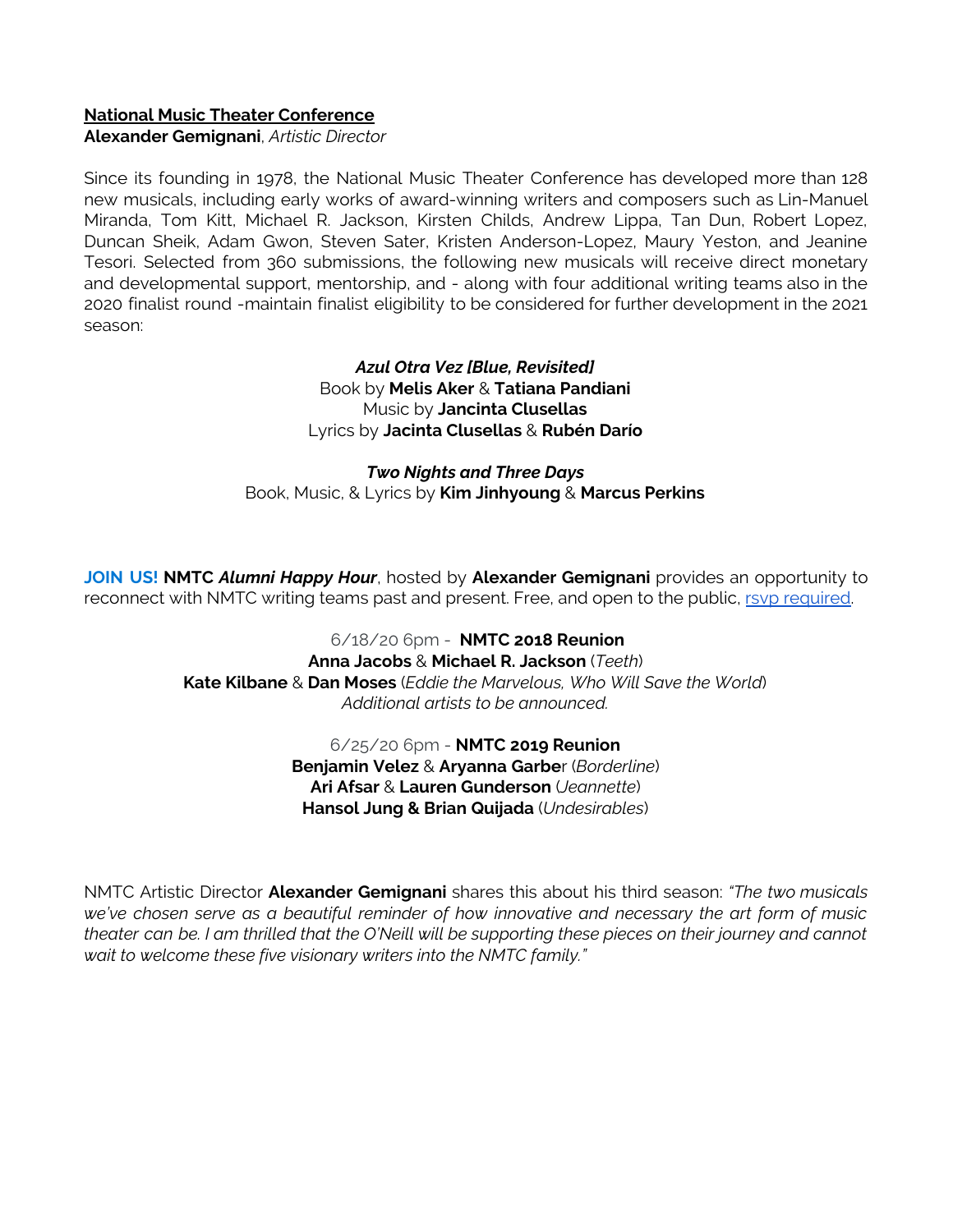# **National Playwrights Conference**

**Wendy C. Goldberg**, *Artistic Director*

Since 1964, NPC has developed more than 750 new plays, including early works of award-winning writers such as Lee Blessing, Adam Bock, Kia Corthron, Christopher Durang, John Guare, Quiara Alegría Hudes, Samuel D. Hunter, David Henry Hwang, David Lindsay-Abaire, Martyna Majok. Dominique Morisseau, Lynn Nottage, Robert O'Hara, Roberto Aguirre-Sacasa, Wendy Wasserstein, August Wilson, and Lanford Wilson. The O'Neill's founding program will support four new works this summer season by a broad mix of new, mid-career, and established writers. Each play will receive direct monetary and developmental support. Additionally, designers **Emily Auciello**, **Reza Behjat**, **Raquel Davis, Matt Hubbs, Anne Kennedy, Brian Lilienthal, Lawrence E. Moten III, M. Florian Staab** will all contribute to the Dream Design process. The four selected plays were chosen from 1,546 received through the O'Neill's open submissions process. The following new plays will and (along with 59 additional writing teams also in the 2020 finalist round) maintain finalist eligibility to be considered for further development in the 2021 season:

> *Beacon* by **Kirstin Greenidge** Dramaturg **Kristin Leahey**

*...but you could've held my hand* by **JuCoby Johnson** Director: **Lileana Blain-Cruz**

> *visiting hours* by **Arika Larson** Director: **Robert O'Hara**

*Kidnapping Jane Doe* by **David Zheng** Director: **Raelle Myrick Hodges**

**JOIN US! NPC** *Alumni Happy Hour*, hosted by **Wendy C. Goldberg** provides an opportunity to reconnect with prominent O'Neill writers and designers. Free, and open to the public, rsvp [required](https://docs.google.com/forms/d/e/1FAIpQLSdtZLw8FG-2buifz7Q2ctXfSvBclUCr7h4Rwag8FJ_PpHvGJg/viewform)**.**

> 7/7/20 6pm- **NPC** *Alumni Happy Hour:* **Pulitzer Prize-winners Quiara Alegría Hudes**, **David Henry Hwang**, & **Michael R. Jackson**

7/14/20 6pm - **NPC** *Alumni Happy Hour:* **Design Studio Rachel Hauck**, **Arnulfo Maldonado**, **Lawrence E. Moten III**

NPC Artistic Director **Wendy C. Goldberg** shares this about her 16th season: *"There's never been a more important moment to support artists and storytellers. I am excited to work with these four playwrights and our team of collaborators in a virtual development conference."*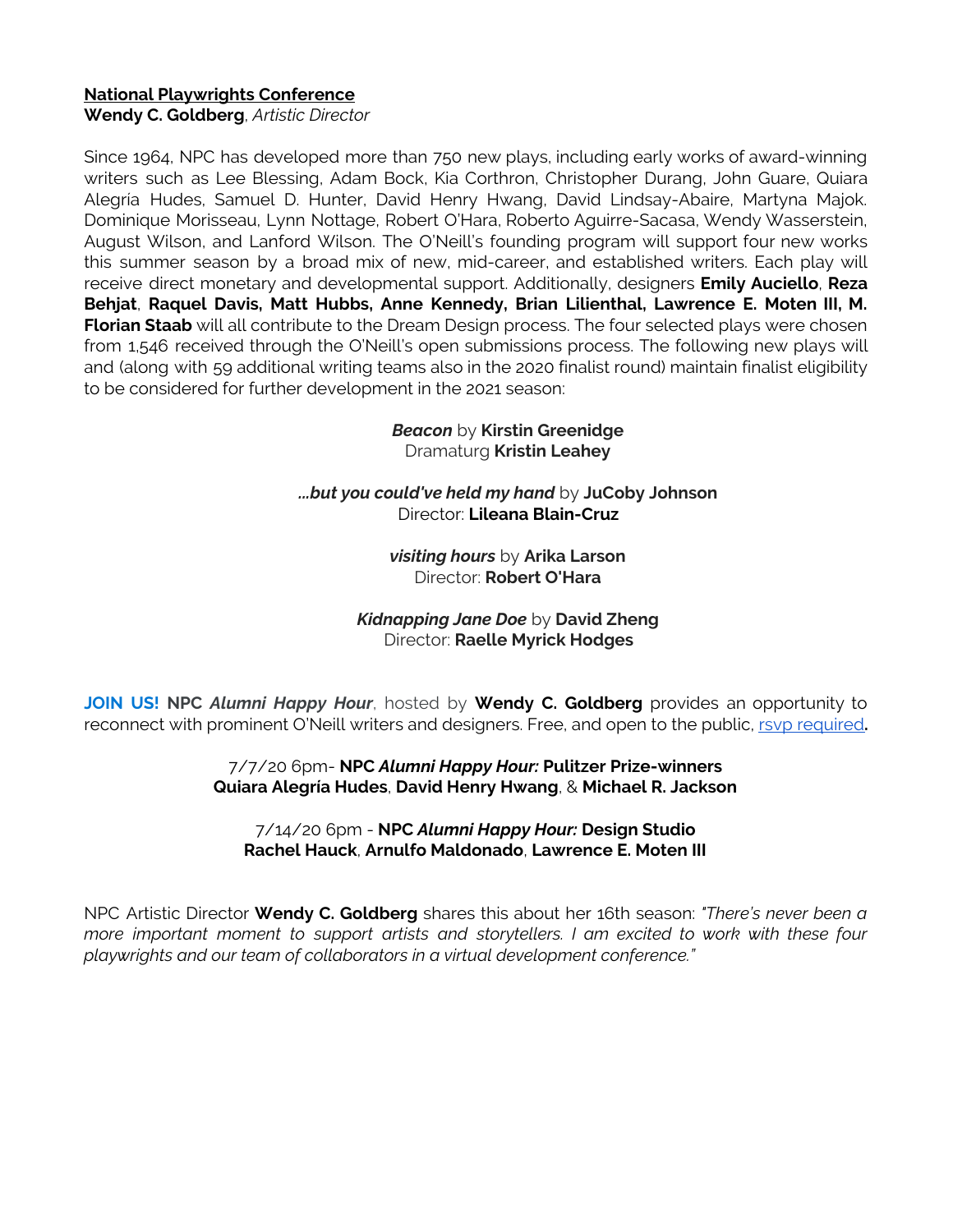# **Cabaret & Performance Conference**

**John McDaniel**, *Artistic Director*

The Conference continues to provide valuable development and performance training for select Cabaret Fellows (up-and-coming performers on the cabaret scene). The reimagined course of study for our Cabaret Fellows program still includes top professionals from around the globe led by Grammy & Emmy Award-winning artistic director **John McDaniel**. Master teachers include international singing star **Barb Jungr**, multi-award winning performer **Natalie Douglas**, featuring master classes by Tony Award-winner **Betty Buckley** and MAC president **Lennie Watts**. Returning music directors include award-winners **Tracy Stark**, **Mark Hartman,** and **Brian Nash**. The 5-day program, held online August 3-7, includes daily classes exploring every aspect of performance: song selection, preparation, one on one work with music directors, individual coachings, class presentation, show development, venue selection, marketing, and more. Alumni of the program have gone on to perform at major venues from coast to coast, utilizing the lasting relationships cultivated at the O'Neill.

The 2020 Junior Fellows program, for middle and high school students, takes on the music of Kenny Loggins through the medium of music videos, under the mentorship of **Brad Simmons** and **Michael Holland**. O'Neill [Members](https://www.theoneill.org/membership) receive exclusive access to the 2020 Cabaret Junior Fellows virtual performance,

**JOIN US!** Monday, August 3 at 8pm *An Evening with John McDaniel & Brad Simmons* O'Neill favorites John & Brad team up for a unique Cabaret event which includes some new songs as well as some best-loved tunes. Join us online for the fun which will include a special mystery guest! Free, and open to the public, rsvp [required](https://docs.google.com/forms/d/e/1FAIpQLSdtZLw8FG-2buifz7Q2ctXfSvBclUCr7h4Rwag8FJ_PpHvGJg/viewform)**.**

**JOIN US!** *Cabaret Happy Hours* presented by Blue Gene's Pub. Free, and open to the public, [rsvp](https://docs.google.com/forms/d/e/1FAIpQLSdtZLw8FG-2buifz7Q2ctXfSvBclUCr7h4Rwag8FJ_PpHvGJg/viewform) [required](https://docs.google.com/forms/d/e/1FAIpQLSdtZLw8FG-2buifz7Q2ctXfSvBclUCr7h4Rwag8FJ_PpHvGJg/viewform)**.**

> Tuesday, August 4 at 6pm with music director **Mark Hartman** Wednesday, August 5 at 6pm with music director **Tracy Stark** Thursday, August 6 at 6pm with music director **Brian Nash**

Artistic Director **John McDaniel** shares this about his eighth season: *We are happy to offer a virtual performance course with an all-star faculty for our Cabaret Fellows and Junior Fellows. There will also be some fun, interactive Pub Happy Hours for us all. I hope you will join us!*

*Atlantic [Broadband](https://atlanticbb.com/) is the premier sponsor of the 2020 Cabaret & Performance Conference.*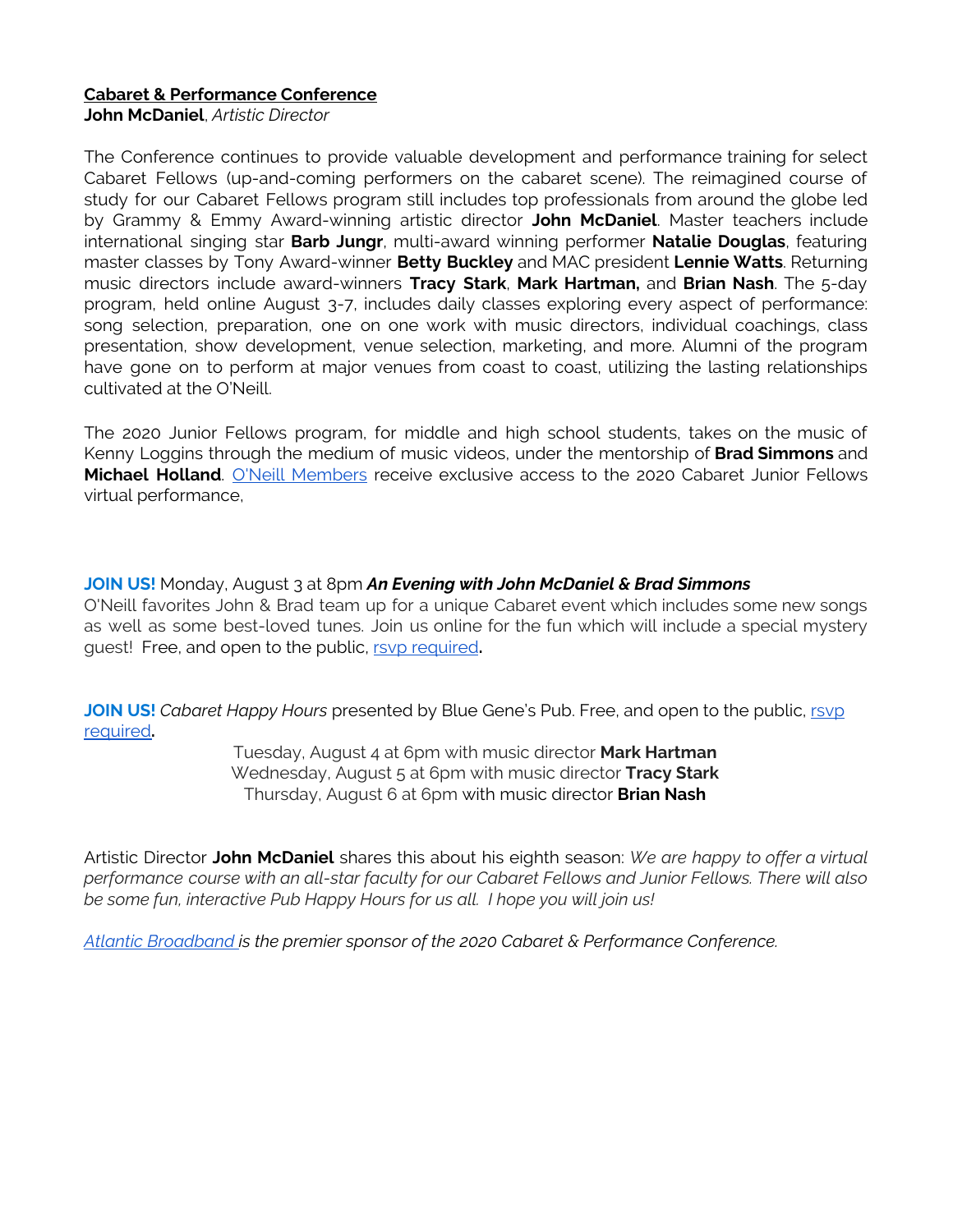#### **National Critics Institute Chris Jones**, *Director*

America's only boot camp for arts writers, NCI 2020 will offer a 5-day online intensive July 6-10 designed for writers and critics looking to strengthen their skills in an increasingly competitive and fast-paced industry. Including seminars, technique classes, masterclasses, writing workshops, covering the fields of theater, film, television, food, dining, and music. Helmed by **Chris Jones**, critic and columnist at the *Chicago Tribune*, NCI has a world-class faculty of journalists, critics, and arts writers. Full-tuition scholarships are provided to each selected fellow. There will be no charge for anyone who attends, and it is our intention, upon mutual agreement, that fellows who complete NCI 2020 online will be offered a position to return for NCI 2021 on-campus, for two weeks, with full financial support.

## **National Theater Institute - Theatermakers Summer Intensive**

**Rachel Jett**, *Artistic Director*

From the O'Neill's flagship educational program the National Theater Institute, The Theatermakers Summer Intensive trains students in a credit-earning curriculum of acting, directing, and playwriting. A modified four-week Theatermakers program will utilize NTI's unique distance-learning approach, with the core mission remaining the same: constant practice, essential training, mentorship, and collaborative opportunities that yield original work. Transitioning online allows for classes to support work in a variety of mediums, providing additional skills and professional development tuned to virtual theater making, filmmaking, podcasts, and devising.

2020 Faculty includes: **David Auburn** (*Proof*), **Melia Bensussen** (*Hartford Stage*), **Michael Berresse** (*The Cher Show, {Title of Show}*), **Susan Blackwell** (*{Title of Show]*), **Lileana Blain-Cruz** (*Fefu & Her Friends*), **Oliver Butler** (*What the Constitution Means to Me*), **Rachel Chavkin** (*The Great Comet, Hadestown*), **Jeremy Cohen** (Playwrights Center), **Donna Di Novelli**, **Colman Domingo** (*Selma, If Beale Street Could Talk*), **Sarah Einspanier** (*Lunch Bunch*), **Julie Foh**, **Alexander Gemignani** (*Hamilton, West Side Story*), **Maria Goyane**s (Woolly Mammoth), **Jennifer Haley** (*The Nether*), **Jeremy O. Harris** (*Slave Play, Daddy*), **Jessi Hill**, **Samuel D. Hunte**r (*The Whale, A Bright New Boise*), **Tom Kitt** (*Next to Normal, If/Then, Jagged Little Pill*), **Forrest McClendon** (*Scottsboro Boys, Seven Guitars*), **Lindsay Mendez** (*All Rise, Carousel*), **Dominique Morisseau** (*Ain't Too Proud, Pipeline*), **Matt Newton**, **Robert O'Hara** (*Bootycandy, Slave Play*), **Karen Olivo** (*Moulin Rouge, In the Heights*), **Ren Santiago** (*The Siblings Play*), **Charly Evon Simpson** (*Behind The Sheet*), **Stephen Sondheim** (*Into the Woods, Company, Sweeney Todd, Sunday in the Park with George*), **Josh Wilder**, **Roy Alexander Weise**, **Malik Work**, **The Debate Society** (*The Light Years, Jacuzzi*)*,* and the Artistic Directors of each of the O'Neill's professional Conferences.

Artistic Director **Rachel Jett** shares this about the summer session: *"After talking with all of the incoming students over the past few months, I am really looking forward to working with this particular group of people in July. Already their determination and dedication to the craft of theatermaking is* shining through! I'm so excited for them to be in conversation with our stellar faculty and guest artists."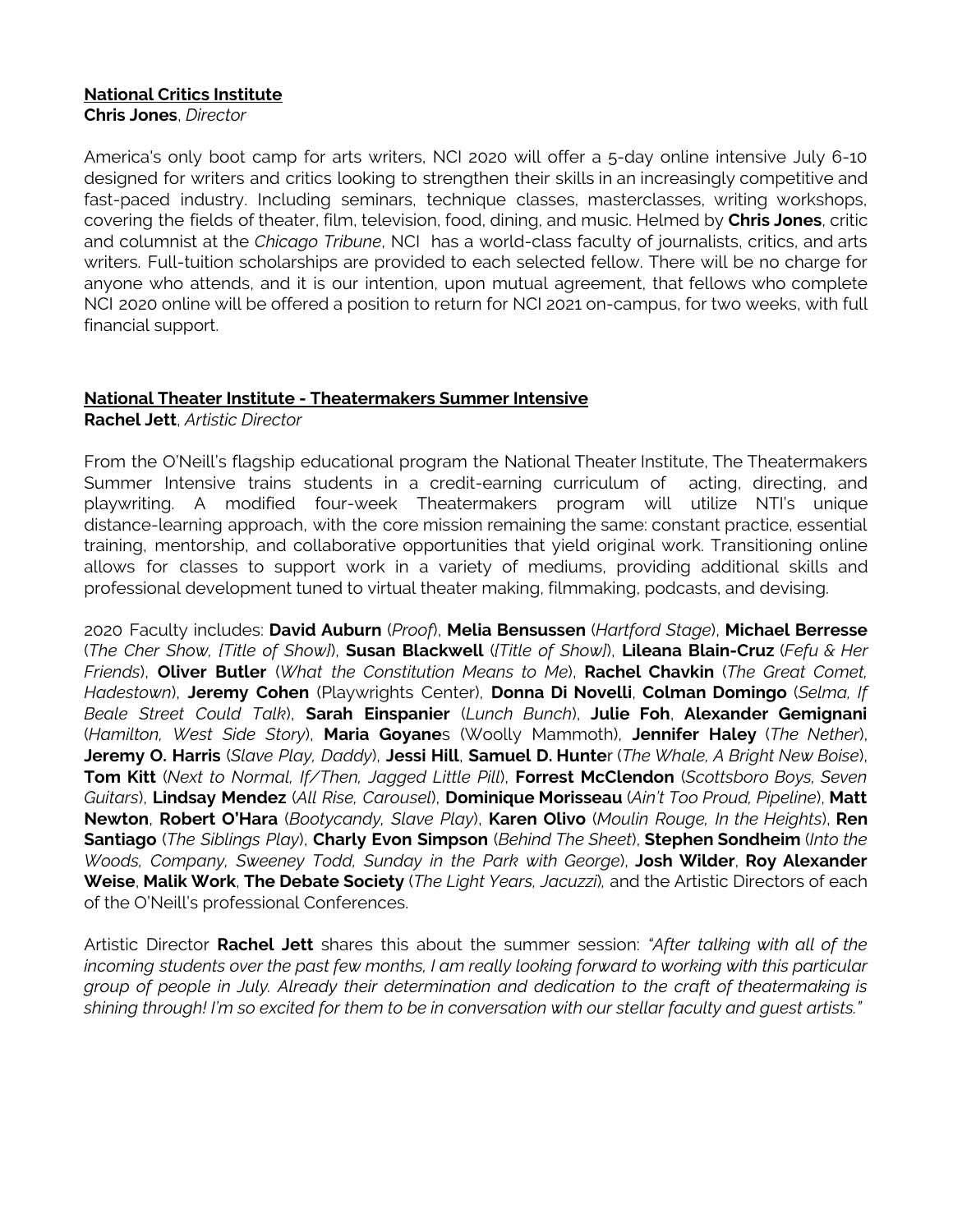#### **National Directors Fellowship Wendy C. Goldberg**, *Director*

The National Directors Fellowship fast-tracks the professional experience of emerging stage directors and propels the advancement of new plays. 5 directors will soon be selected and begin the 18-month program of hands-on, practical experience connecting early-career directors to a vast network of new writers, expanding access to professional support services, and providing laboratory-like environments for observation and experimentation. A joint initiative of the O'Neill, John F. Kennedy Center for the Performing Arts, National New Play Network, and Stage Directors and Choreographers Foundation, NDF equips tomorrow's stage directors with the skills, knowledge, and network to advance new play development and production around the country.

# **Administrative & Technical Observerships**

New for the 2020 Summer Season, 15 emerging artists, technicians, and administrators, from across the country will have the opportunity to learn about professional theater and new work development through a robust observership program in collaboration with the O'Neill's professional programs.

## **JOIN US! Artistic Director Sunday Series**

Over the course of six Sundays, join each of our Artistic Directors for in-depth conversations and Q&A's. Learn about all things puppetry, musicals, plays, cabaret, arts journalism, education, and more! Free, and open to the public, rsvp [required](https://docs.google.com/forms/d/e/1FAIpQLSdtZLw8FG-2buifz7Q2ctXfSvBclUCr7h4Rwag8FJ_PpHvGJg/viewform)**.**

> June 7 at 7pm - **Pam Arcerio**, National Puppetry Conference June 14 at 7pm - **Wendy C. Goldberg**, National Playwrights Conference June 21 at 7pm - **Rachel Jett**, National Theater Institute June 28 at 7pm - **Alexander Gemignani**, National Music Theater Conference July 5 at 7pm - **Chris Jones**, National Critics Institute August 2 at 7pm - **John McDaniel**, Cabaret & Performance Conference

## **Membership**

The O'Neill relies on its Members to keep its programs strong, providing critical support for the creation of new theater, and participating in the development process. Please consider becoming a member today! You'll receive opportunities to engage with the artists whose work you're making possible.

2020 member exclusives include: discounts on master class tickets and Gene's General Store merchandise; exclusive access to the 2020 Cabaret Junior Fellows virtual performance; complimentary admission to Puppetry master classes; invitations to an NMTC Jam Session, to audit a National Critics Institute class, or NPC Dream Design Sessions; and more. 2020 members will also have their membership extended through the end of the 2021 Summer Season!

For more information or to become a member today, contact the Development Office at 860.443.5378 x 288 or via email at [development@theoneill.org.](mailto:development@theoneill.org)